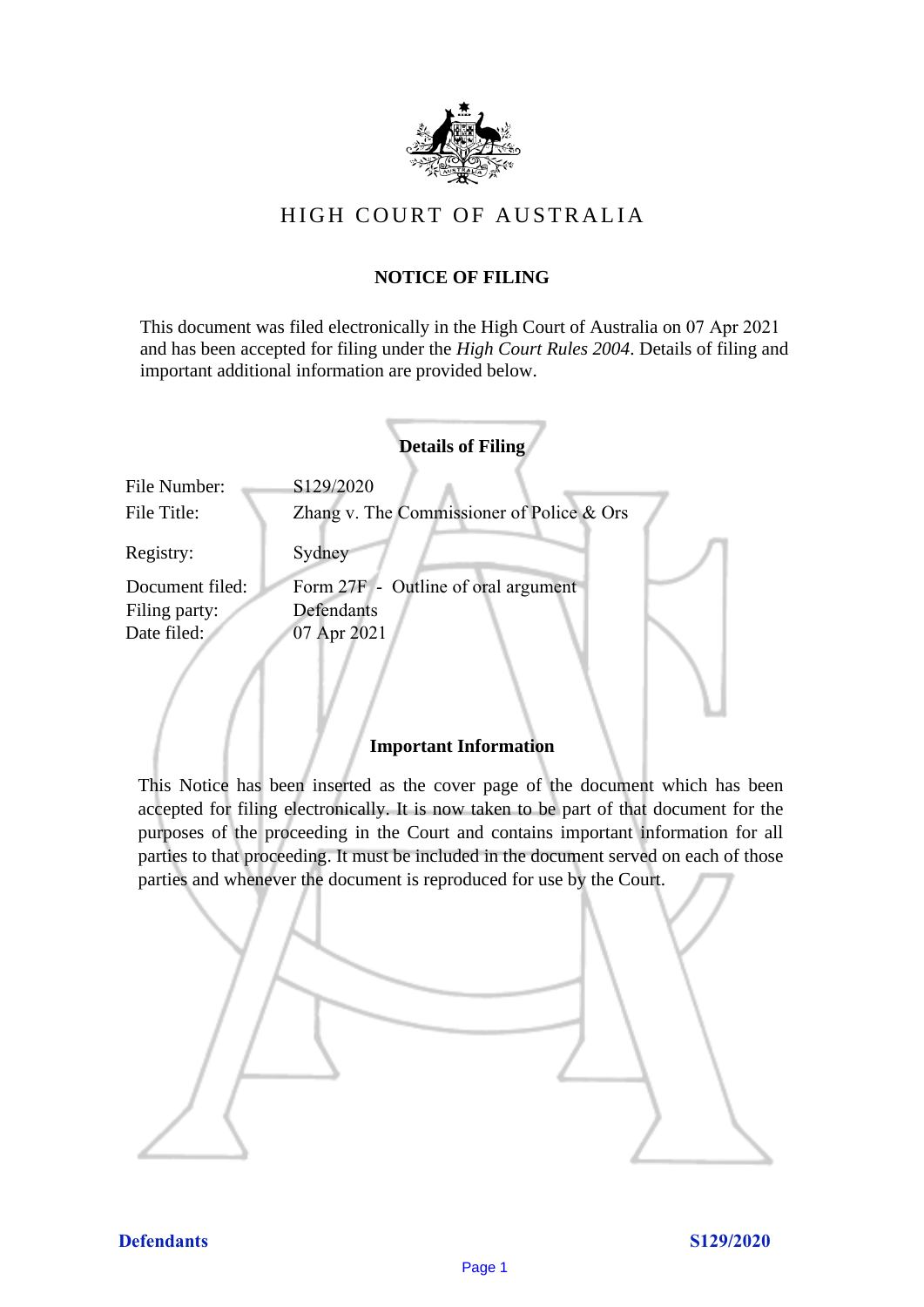### **IN THE HIGH COURT OF AUSTRALIA** IN THE HIGH COURT OF AUSTRALIA **SYDNEY REGISTRY** SYDNEY REGISTRY

### **BETWEEN: JOHN SHI SHENG ZHANG** BETWEEN: JOHN SHI SHENG ZHANG

Plaintiff Plaintiff

and and

**THE COMMISSIONER OF POLICE** THE COMMISSIONER OF POLICE First Defendant First Defendant

> **JANE MOTTLEY** JANE MOTTLEY Second Defendant Second Defendant

**JOSEPH KARAM** JOSEPH KARAM Third Defendant Third Defendant

### **MICHAEL ANTRUM** MICHAEL ANTRUM

Fourth Defendant Fourth Defendant

# **OUTLINE OF ORAL SUBMISSIONS OF THE FIRST DEFENDANT AND THE**  OUTLINE OF ORAL SUBMISSIONS OF THE FIRST DEFENDANT AND THE **ATTORNEY-GENERAL OF THE COMMONWEALTH (INTERVENING)** ATTORNEY-GENERAL OF THE COMMONWEALTH (INTERVENING) DETWEEN:<br>
DETWEEN:<br>
DETWEEN:<br>
DETWEEN:<br>
DETWEEN:<br>
DETWEEN:<br>
DETWEEN:<br>
DETWEEN:<br>
DETWEEN:<br>
DETWEEN:<br>
DETWEEN:<br>
DETWEEN:<br>
DETWEEN:<br>
DETWEEN STAND DETWEEN<br>
DETWEEN:<br>
DETWEEN:<br>
DETWEEN:<br>
DETWEEN:<br>
OUTTINE: OF ORAL SUBMISSIONS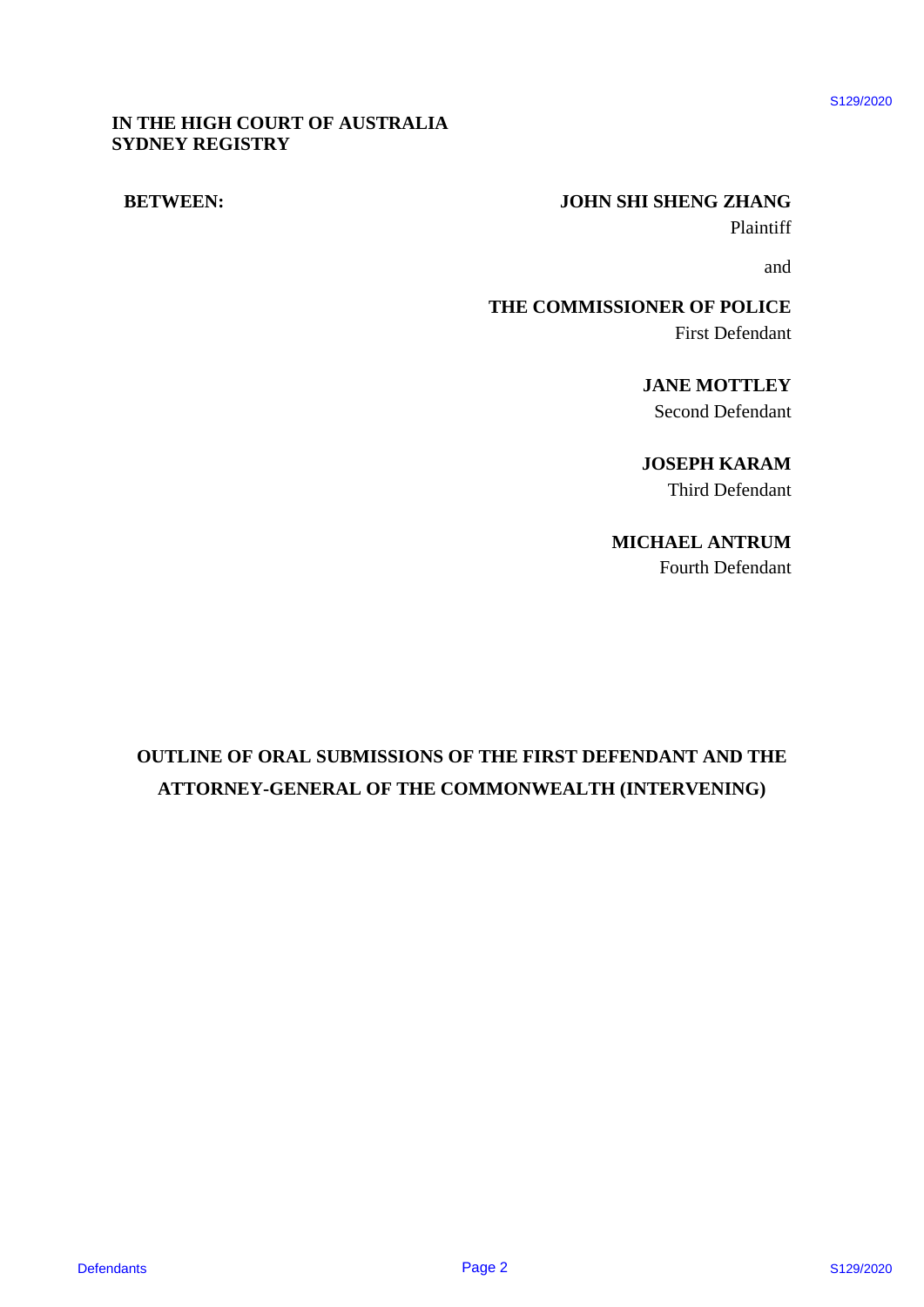### **PART I INTERNET PUBLICATION** PART I INTERNET PUBLICATION

1. This outline of oral submissions is in a form suitable for publication on the internet. 1. This outline of oral submissions is in <sup>a</sup> form suitable for publication on the internet.

### **PART II PROPOSITIONS TO BE ADVANCED IN ORAL ARGUMENT** PART II PROPOSITIONS TO BE ADVANCED IN ORAL ARGUMENT

### **Validity of the Warrants (CS [7]-[15])** Validity of the Warrants (CS [7]-[15])

- 2. Section 3E(5)(a) of the *Crimes Act 1914* (Cth) did <u>not</u> require the Warrants to state the elements of the suspected offences, or to state "with precision" the way that suspected elements of the suspected offences, or to state "with precision" the way that suspected facts related to elements of the suspected offences. The provision required no more than facts related to elements of the suspected offences. The provision required no more than that the Warrants "state ... the offence to which [they] relate[d]" so as to indicate the area of the search (**CS [7]-[9]**). of the search (CS [7]-[9]). 2.
- *Smethurst* (2020) 94 ALJR 502, [22], [24]-[25], [28], [30], [39] (Kiefel CJ, Bell and <sup>e</sup> Smethurst (2020) 94 ALJR 502, [22], [24]-[25], [28], [30], [39] (Kiefel CJ, Bell and Keane JJ, Gageler, Nettle and Gordon JJ relevantly agreeing at [115], [142], [166] Keane JJ, Gageler, Nettle and Gordon JJ relevantly agreeing at [115], [142], [166] respectively), [204], [207], [209] (Edelman J) (**Pt D, V3, T50**); *Corbett* (2007) 230 respectively), [204], [207], [209] (Edelman J) (Pt D, V3, T50); Corbett (2007) 230 CLR 606, [97]-[99] (**Pt C, V4, T24**) CLR 606, [97]-[99] (Pt C, V4, T24)
- 3. The Warrants are not invalid on any of the three bases identified by the plaintiff. Only the The Warrants are not invalid on any of the three bases identified by the plaintiff. Only the third argument concerns the statement of both the  $s$  92.3(1) and 92.3(2) offences. The plaintiff accepts that, if there is a material defect in the statements of the s 92.3(2) offence, but not the s 92.3(1) offence, the former are severable (**PS [12]**; **CS [15]**). It follows that, but not the <sup>s</sup> 92.3(1) offence, the former are severable (PS [12]; CS [15]). It follows that, unless the plaintiff succeeds on his third argument, none of the Warrants are wholly unless the plaintiff succeeds on his third argument, none of the Warrants are wholly invalid, and the plaintiff will not have established that any material was unlawfully seized invalid, and the plaintiff will not have established that any material was unlawfully seized (whether or not the other attacks on the Warrants succeed). (whether or not the other attacks on the Warrants succeed). **PART 1 EVITERNET PEIRLICATION**<br>
1. This ordina of conditions is in a form with the formulation on the internet.<br>
1. This ordina of conditions S120 in formula and the Vietname site of the internet CSI (THIS)<br>
2. Section
	- 4. As to the third argument, the foreign principal was clearly identified as the "Government As to the third argument, the foreign principal was clearly identified as the "Government of the People's Republic of China" (**CS [14]**; **SC [41.2]**). In any case, it was not necessary of the People's Republic of China" (CS [14]; SC [41.2]). In any case, it was not necessary for the Warrants to identify a foreign principal in order to comply with s 3E(5)(a). for the Warrants to identify <sup>a</sup> foreign principal in order to comply with <sup>s</sup> 3E(5)(a).
	- 5. As to the first argument, the question is not whether the Warrants misstated an element As to the first argument, the question is not whether the Warrants misstated an element of the  $s$  92.3(2) offence. It is whether the Warrants sufficiently indicated the area of the search (**CS [10]-[11]**). They did so. search (CS [10]-[11]). They did so.
	- 6. As to the second argument, even if the Warrants failed to expressly identify the target of As to the second argument, even if the Warrants failed to expressly identify the target of the s 92.3(2) offence, that would not of itself be a ground of invalidity (**CS [12]**). In any the <sup>s</sup> 92.3(2) offence, that would not of itself be <sup>a</sup> ground of invalidity (CS [12]). In any case, the target of the alleged s 92.3(2) offence was plainly Mr Moselmane. The absence case, the target of the alleged <sup>s</sup> 92.3(2) offence was plainly Mr Moselmane. The absence of express reference to Mr Moselmane in para (ii) could not have led to the search being of express reference to Mr Moselmane in para (ii) could not have led to the search being any broader than it otherwise would have been (**CS [12]-[13]**; cf **PS [16]-[18]**). any broader than it otherwise would have been (CS [12]-[13]; cf PS [16]-[18]).

10 10

20 20

30 30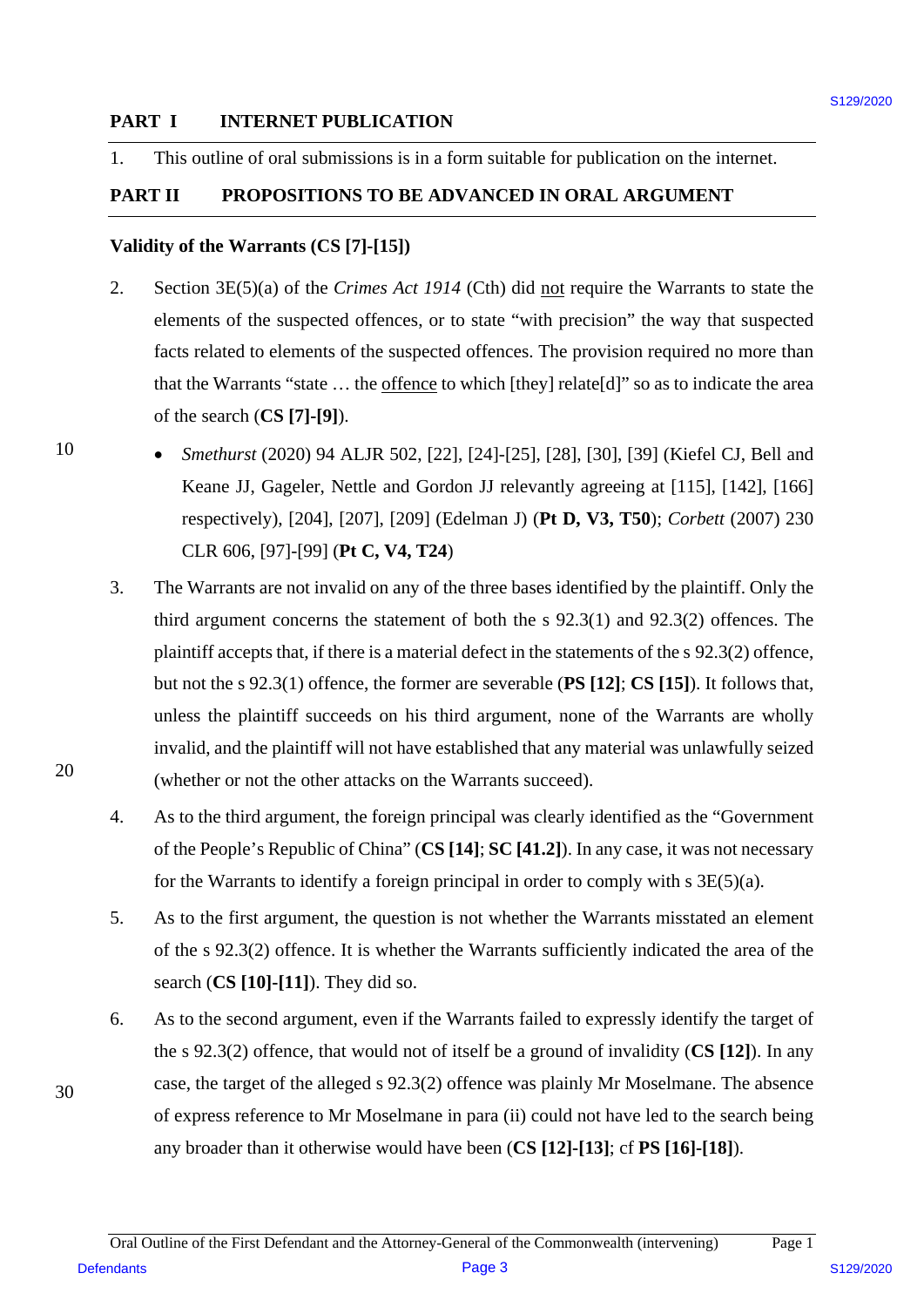### **Facts** Facts

7. Foreign interference, of its nature, impairs free and informed electoral choice, and is 7. Foreign interference, of its nature, impairs free and informed electoral choice, and is otherwise detrimental to Australia's interests (**CS [37]**; **SC [37]-[39]**, **[41.2]**, **[44]-[50]**). otherwise detrimental to Australia's interests (CS [37]; SC [37]-[39], [41.2], [44]-[50]).

### **Proper construction of s 92.3(1) and (2) of the** *Criminal Code* **(CS [18]-[25])** Proper construction of <sup>s</sup> 92.3(1) and (2) of the Criminal Code (CS [18]-[25])

- 8. The plaintiff's construction is overbroad in three respects.
- 9. First, both text and context indicate that "covert" in s 92.3(1)(d) requires the taking of 9. First, both text and context indicate that "covert" in <sup>s</sup> 92.3(1)(d) requires the taking of some **action** to conceal, hide, keep secret or disguise (CS [21]-[23]). It does not extend to conduct that is merely "private" or "not openly acknowledged" (cf **PS [38]**; **PR [6]**). conduct that is merely "private" or "not openly acknowledged" (cf PS [38]; PR [6]).
	- *Monis* (2013) 249 CLR 92, [309]-[310] (**Pt C, V4, T22**); *Coleman* (2004) 220 CLR Monis (2013) 249 CLR 92, [309]-[310] (Pt C, V4, T22); Coleman (2004) 220 CLR 1, [191]-[192], [224] (**Pt C, V2, T13**); Revised EM to EFI Bill, [925] (**Pt E, V1, T56**) 1,[191]-[192], [224] (Pt C, V2, T13); Revised EM to EFI Bill, [925] (Pt E, V1, T56)
- 10. Second, while not determinative of validity, the fault element that attaches to the conduct 10. Second, while not determinative of validity, the fault element that attaches to the conduct referred to in s 92.3(1)(d) is intention, not recklessness (**CS [24]**; cf **PS [42]**, **PR [7]**). referred to in <sup>s</sup> 92.3(1)(d) is intention, not recklessness (CS [24]; cf PS [42], PR [7]).
- 9. Third, the phrase "on behalf of" in s  $92.3(1)(b)(i)$  and  $(2)(b)(i)$  does not capture conduct merely engaged in "in support of, or in the interests of", a foreign principal; it connotes a merely engaged in "in support of, or in the interests of', a foreign principal; it connotes a circumstance where a person acts at their request or as their representative (**CS [25]**, cf circumstance where a person acts at their request or as their representative (CS [25], cf **PS [51]**; **PR [8]**). PS [51]; PR [8]).
	- Revised EM to EFI Bill, [915] (**Pt E, V1, T56**) <sup>e</sup> Revised EM to EFI Bill, [915] (Pt E, V1, T56)

### **Implied freedom of political communication** (**CS [26]-[44]**) Implied freedom of political communication (CS [26]-[44])

- 11. **Burden:** The communication burdened by the provisions is overwhelmingly of a kind that the implied freedom does not protect, as it is inimical to the system of representative that the implied freedom does not protect, as it is inimical to the system of representative and responsible government (CS [28]-[31]; NSW [19]; PR [10]). Alternatively, any burden on political communication is slight and easily avoided (**CS [27]**). burden on political communication is slight and easily avoided (CS [27]).
	- *Unions (No 2)* (2019) 264 CLR 595, [163] (**Pt C, V5, T34**); *APLA* (2005) 224 CLR Unions (No 2) (2019) 264 CLR 595, [163] (Pt C, V5, T34); APLA (2005) 224 CLR 322, [27], [66] (**Pt C, V1, T9**) 322, [27], [66] (Pt C, V1, T9)
- 12. *Purpose*: The purpose of the provisions is to protect Australia's sovereignty by reducing 12. Purpose: The purpose of the provisions is to protect Australia's sovereignty by reducing the risk of foreign interference in Australia's political or governmental processes the risk of foreign interference in Australia's political or governmental processes (**CS [33]**). That purpose is not only compatible with maintenance of the system of (CS [33]). That purpose is not only compatible with maintenance of the system of representative and responsible government, but is protective of the nation within which that system functions (**CS [36])**; **SC [37]-[39]**, **[41.2]**, **[44]-[50]**). that system functions (CS [36]); SC [37]-[39], [41.2], [44]-[50]).Finds<br>
7. Uning interferons, of its source, impures from and informed electrical choics, and sources<br>
2. Statewise detrimental to Asternalis's interests CS [37]; SC [37]-[49], [41,2], [44]-[59]).<br> **Proper construction of** 
	- 2R Speeches for EFI Bill: 7 Dec 2017, 13145-13148 (Pt E, V1, T52), 26 Jun 2018, 6352, 6398 (**Pt E, V1, T53**); Revised EM to EFI Bill, [4], [9], [31], [42]-[44] (**Pt E,**  6352, 6398 (Pt E, V1, T53); Revised EM to EFI Bill, [4], [9], [31], [42]-[44] (Pt E, **V1, T56**); Hope Royal Commission Report, [3.43] (**Pt E, V1, T57**) V1, T56); Hope Royal Commission Report,[3.43] (Pt E, V1, T57)

30 30

20 20

10 10